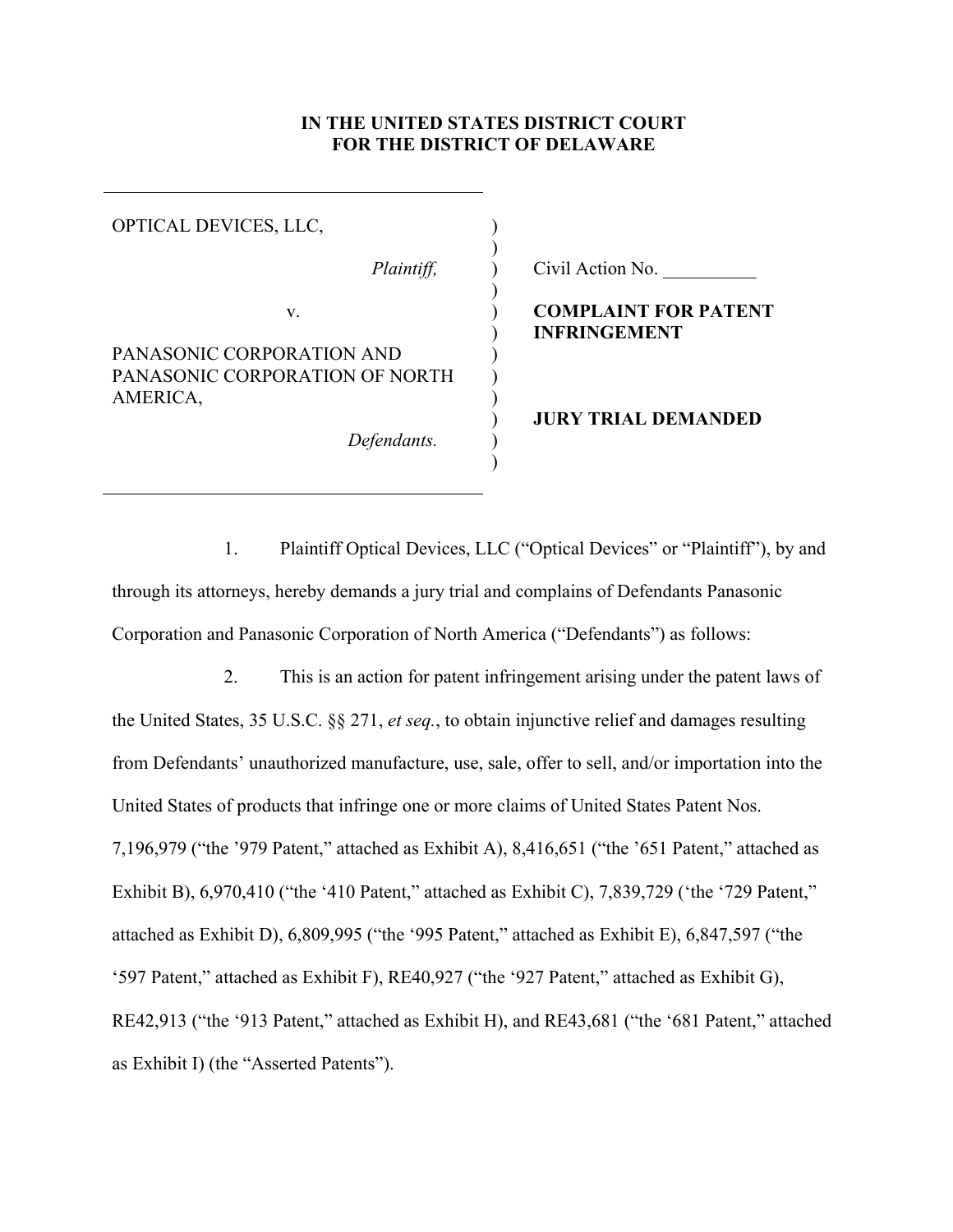3. This is an action for direct infringement. On information and belief, [Defendants](#page-0-0) manufacture, use, sell, offer for sale, and/or import into the United States products that infringe the Asserted Patents either literally or under the doctrine of equivalents.

4. Plaintiff seeks injunctive relief to prevent [Defendants](#page-0-0) from continuing to infringe Plaintiff's patents. In addition, Plaintiff seeks to recover monetary damages resulting from [Defendants'](#page-0-0) infringement of these patents.

#### **THE PARTIES**

5. Plaintiff Optical Devices is a Delaware limited liability company having a place of business at 20 Depot Street, Suite 2A, Peterborough, New Hampshire 03458.

6. Plaintiff is the lawful assignee of all substantial rights, title, and interest in and to the Asserted Patents.

7. Upon information and belief, Defendant [Panasonic Corporation](#page-0-1) is a Japanese corporation having a place of business located at 1006 Oaza Kadoma, Kadoma 571- 8501 Osaka, Japan.

8. Upon information and belief, Defendant Panasonic Corporation of North America is a wholly owned subsidiary of Panasonic Corporation. Panasonic Corporation of North America is a Delaware corporation having a place of business located at One Panasonic Way, Secaucus, NJ 07094. Panasonic Corporation of North America's registered agent for service of process is The Corporation Trust Company, Corporation Trust Center, 1209 Orange St., Wilmington, DE 19801.

9. Plaintiff has been and will continue to be irreparably harmed by [Defendants'](#page-0-0) infringement of the Asserted Patents. Moreover, [Defendants'](#page-0-0) unauthorized and infringing uses of Plaintiff's patented systems and methods have threatened the value of this intellectual property because [Defendants'](#page-0-0) conduct results in Plaintiff's loss of its lawful patent

-2-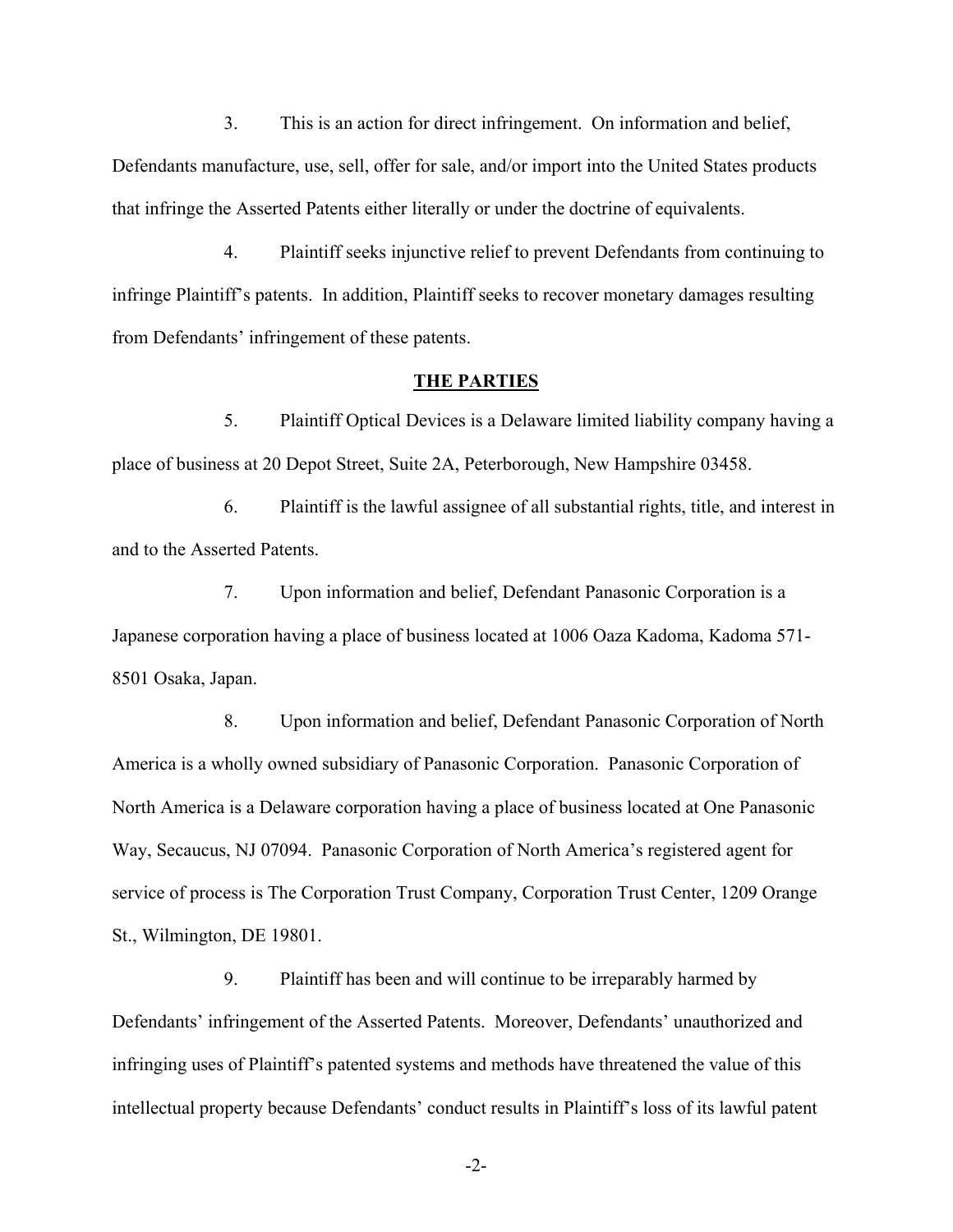right to exclude others from making, using, selling, offering to sell, and/or importing the patented inventions.

10. [Defendants'](#page-0-0) disregard for Plaintiff's property rights threatens Plaintiff's relationships with potential licensees of Plaintiff's patents, including the Asserted Patents. The [Defendants](#page-0-0) will derive a competitive advantage over any of Plaintiff's future licensees from infringing Plaintiff's patented technology.

#### **JURISDICTION AND VENUE**

11. This Court has subject matter jurisdiction over this patent infringement action pursuant to 28 USC §§ 1331 and 1338(a).

12. Upon information and belief, [Defendants](#page-0-0) are subject to personal jurisdiction in the state of Delaware because they individually, or through one or more subsidiaries or affiliates, transact business in this judicial district, purposefully conduct or solicit business in this judicial district by, among other things, selling and offering products for sale, including the accused products, to customers located in this judicial district, and/or derive substantial revenue from products used or consumed in this judicial district. For example, the accused products may be purchased in and shipped to Delaware via at least Bestbuy.com (see attached Exhibit J) and Amazon.com (see attached Exhibit K). In addition, [Defendants](#page-0-0) have committed acts of infringement of one or more of the claims of one or more of the Asserted Patents in this judicial district. Panasonic Corporation of North America is also licensed to do business in Delaware and so is subject to jurisdiction in the State of Delaware for this additional reason.

<span id="page-2-0"></span>13. Venue is proper in this judicial district pursuant to 28 U.S.C. §§ 1391(b), 1391(c), and 1400(b) because [Defendants](#page-0-0) are subject to personal jurisdiction in this district, and have committed acts of infringement in this district. Venue is also proper in this judicial district

-3-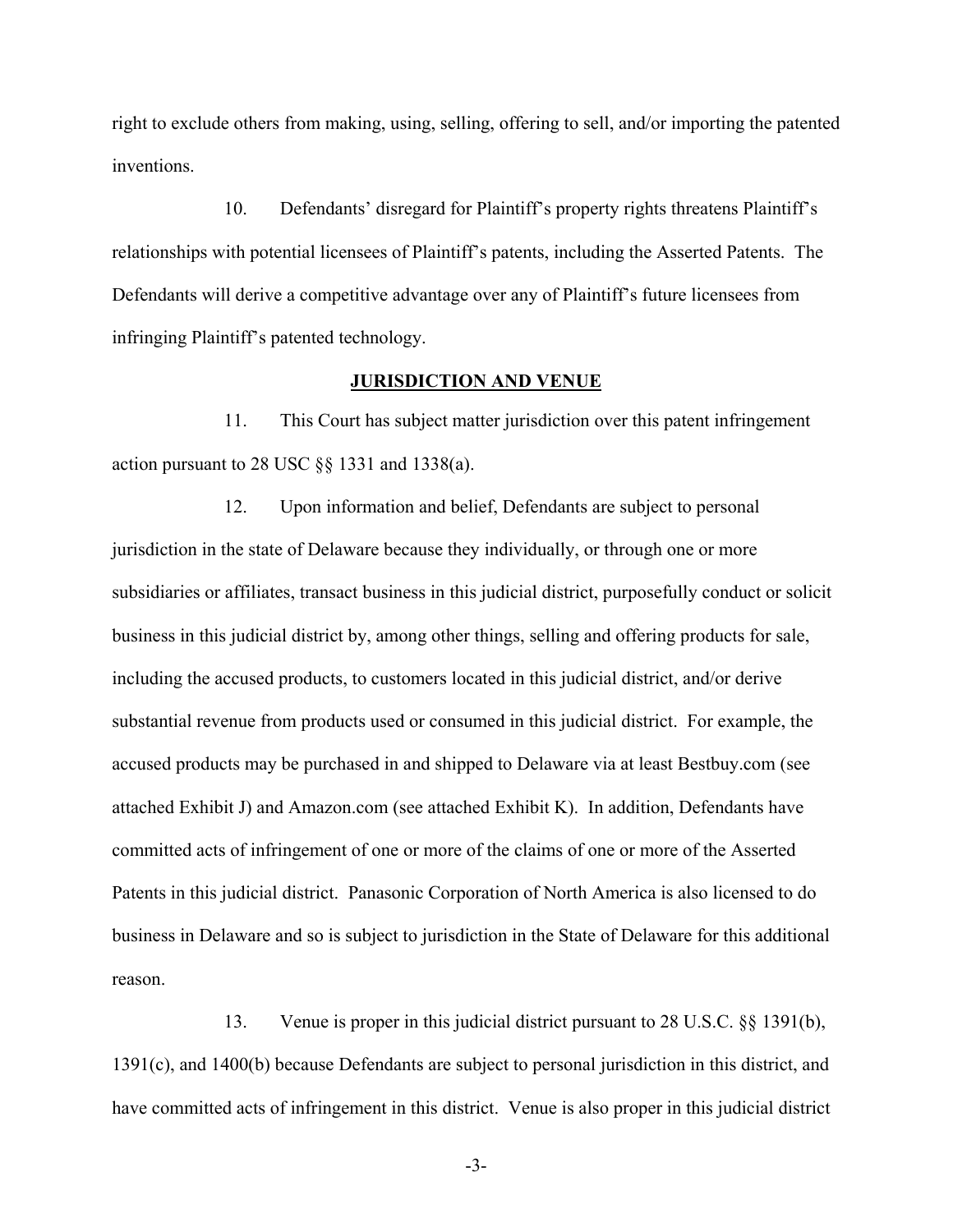because Panasonic Corporation is an alien and because Panasonic Corporation of North America is incorporated in the State of Delaware.

#### **COUNT I (Infringement of United States Patent No. 7,196,979)**

herein.

14. Paragraphs 1 through [13](#page-2-0) are incorporated by reference as if fully restated

15. Upon information and belief, [Defendants](#page-0-0) directly infringe the '979 [Patent,](#page-0-2) either literally or under the doctrine of equivalents, by making, using, selling, offering to sell, and/or importing into the United States products that comprise or contain invention(s) claimed in the '979 [Patent.](#page-0-2) Upon information and belief, [Defendants](#page-0-0) make, use, sell, offer for sale, and/or import laptop computers, Blu-ray and DVD players/recorders, and CD players that contain optical disc drives which directly infringe one or more of the claims of the '979 [Patent.](#page-0-2)

16. [Defendants'](#page-0-0) wrongful conduct has caused Plaintiff to suffer irreparable harm resulting from the loss of its lawful patent rights to exclude others from making, using, selling, offering to sell, and importing the patented inventions.

17. Plaintiff is entitled to injunctive relief to prevent any further acts of infringement of the Asserted Patents by [Defendants.](#page-0-0)

18. Plaintiff is entitled to recover damages adequate to compensate for the infringement.

# **COUNT II (Infringement of United States Patent No. 8,416,651)**

19. Paragraphs 1 through 18 are incorporated by reference as if fully restated herein.

20. Upon information and belief, [Defendants](#page-0-0) directly infringe the '651 [Patent,](#page-0-3) either literally or under the doctrine of equivalents, by making, using, selling, offering to sell,

-4-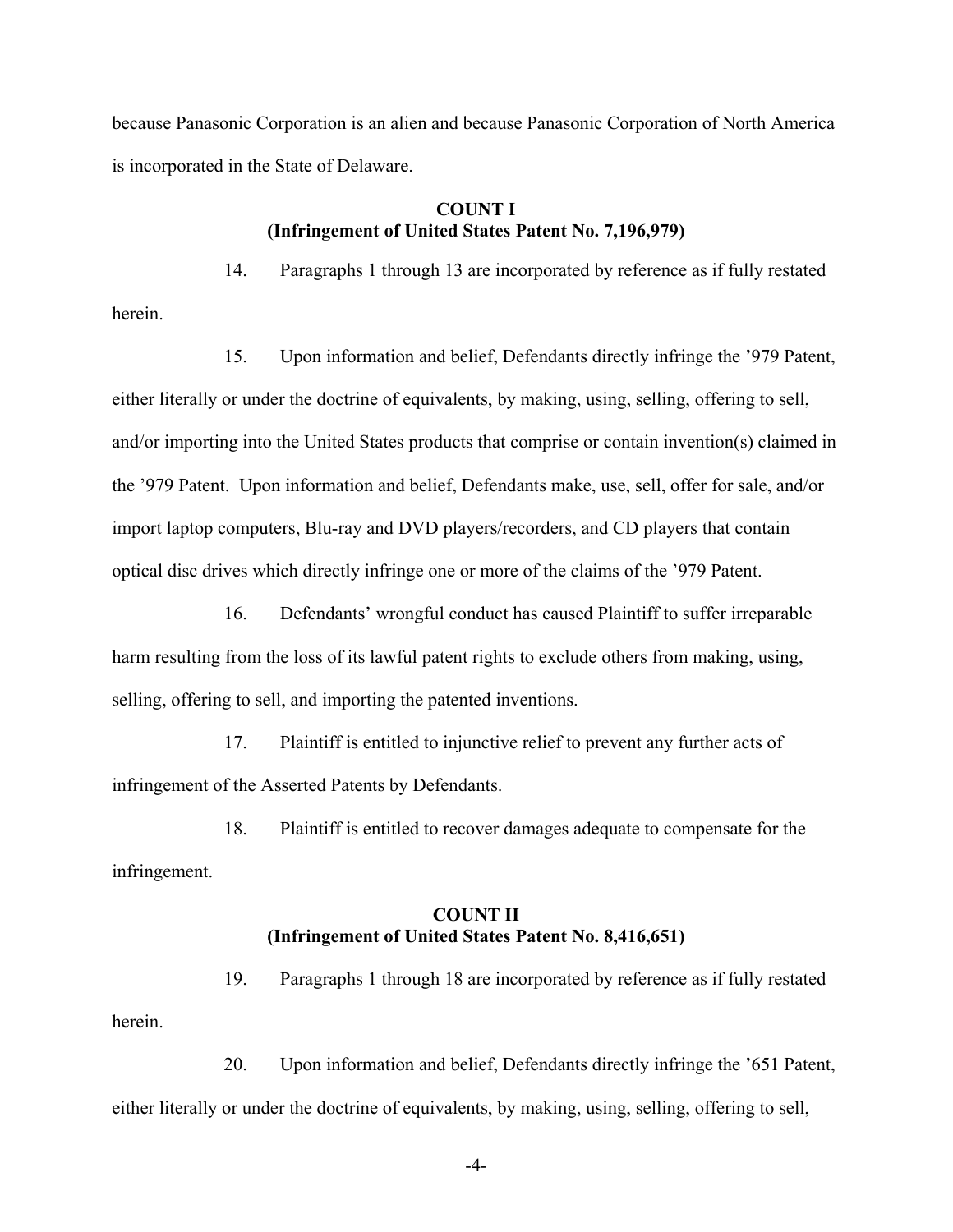and/or importing into the United States products that comprise or contain invention(s) claimed in the '651 [Patent.](#page-0-3) Upon information and belief, Defendants make, use, sell, offer for sale, and/or import laptop computers, Blu-ray and DVD players/recorders, and CD players that contain optical disc drives which directly infringe one or more of the claims of the '651 Patent.

21. [Defendants'](#page-0-0) wrongful conduct has caused Plaintiff to suffer irreparable harm resulting from the loss of its lawful patent rights to exclude others from making, using, selling, offering to sell, and importing the patented inventions.

22. Plaintiff is entitled to injunctive relief to prevent any further acts of infringement of the Asserted Patents by [Defendants.](#page-0-0)

23. Plaintiff is entitled to recover damages adequate to compensate for the infringement.

#### **COUNT III (Infringement of United States Patent No. 6,970,410)**

24. Paragraphs 1 through 23 are incorporated by reference as if fully restated herein.

25. Upon information and belief, [Defendants](#page-0-0) directly infringe the '410 Patent, either literally or under the doctrine of equivalents, by making, using, selling, offering to sell, and/or importing into the United States products that comprise or contain invention(s) claimed in the '410 Patent. Upon information and belief, Defendants make, use, sell, offer for sale, and/or import laptop computers, Blu-ray and DVD players/recorders, and CD players that contain optical disc drives which directly infringe one or more of the claims of the '410 Patent.

26. [Defendants'](#page-0-0) wrongful conduct has caused Plaintiff to suffer irreparable harm resulting from the loss of its lawful patent rights to exclude others from making, using, selling, offering to sell, and importing the patented inventions.

-5-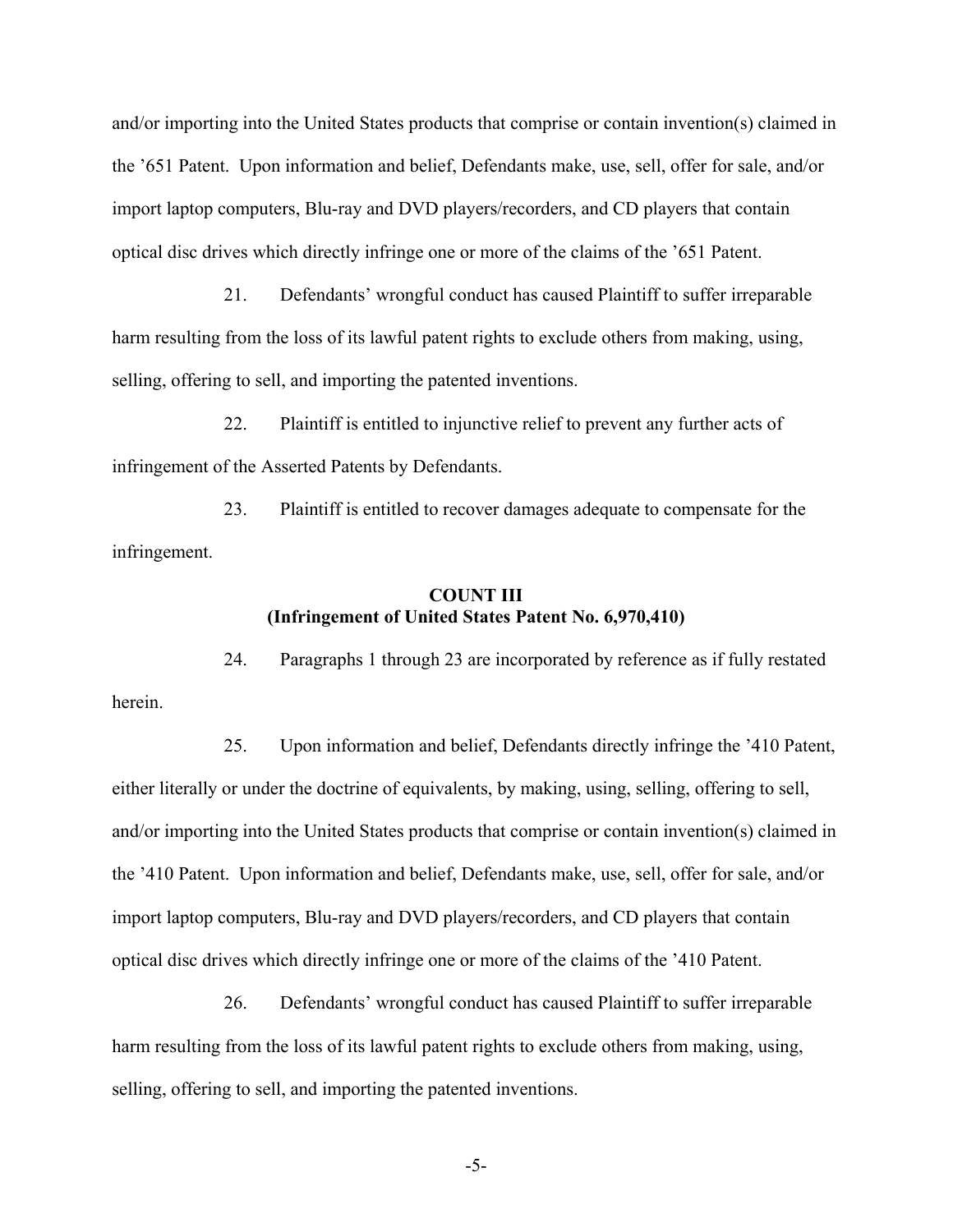27. Plaintiff is entitled to injunctive relief to prevent any further acts of infringement of the Asserted Patents by [Defendants.](#page-0-0)

28. Plaintiff is entitled to recover damages adequate to compensate for the infringement.

## **COUNT IV (Infringement of United States Patent No. 7,839,729)**

29. Paragraphs 1 through 28 are incorporated by reference as if fully restated herein.

30. Upon information and belief, [Defendants](#page-0-0) directly infringe the '729 Patent, either literally or under the doctrine of equivalents, by making, using, selling, offering to sell, and/or importing into the United States products that comprise or contain invention(s) claimed in the '729 Patent. Upon information and belief, Defendants make, use, sell, offer for sale, and/or import laptop computers, Blu-ray and DVD players/recorders, and CD players that contain optical disc drives which directly infringe one or more of the claims of the '729 Patent.

31. [Defendants'](#page-0-0) wrongful conduct has caused Plaintiff to suffer irreparable harm resulting from the loss of its lawful patent rights to exclude others from making, using, selling, offering to sell, and importing the patented inventions.

32. Plaintiff is entitled to injunctive relief to prevent any further acts of infringement of the Asserted Patents by [Defendants.](#page-0-0)

33. Plaintiff is entitled to recover damages adequate to compensate for the infringement.

# **COUNT V (Infringement of United States Patent No. 6,809,995)**

-6-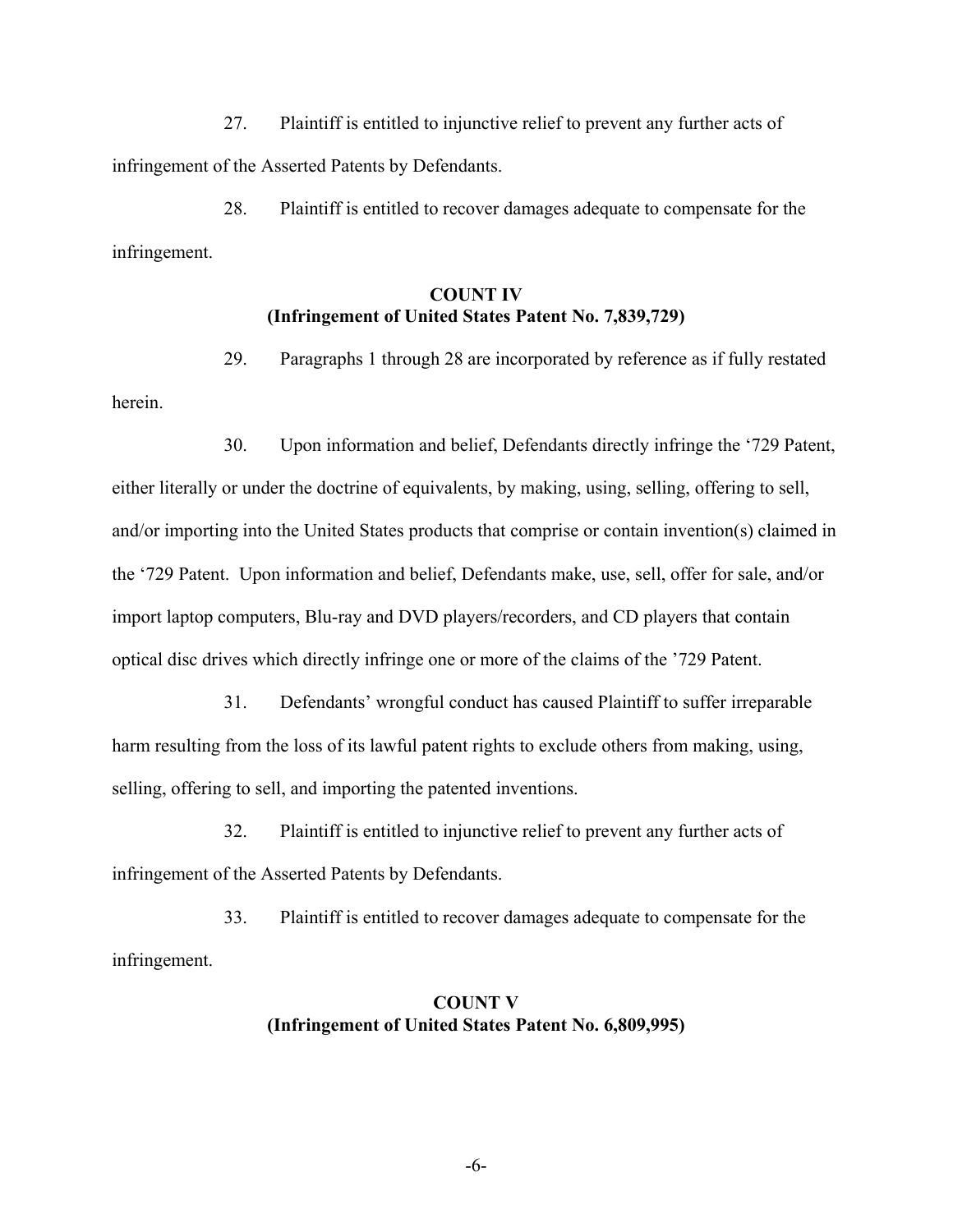34. Paragraphs 1 through 33 are incorporated by reference as if fully restated herein.

35. Upon information and belief, [Defendants](#page-0-0) directly infringe the '995 Patent, either literally or under the doctrine of equivalents, by making, using, selling, offering to sell, and/or importing into the United States products that comprise or contain invention(s) claimed in the '995 Patent. Upon information and belief, Defendants make, use, sell, offer for sale, and/or import laptop computers, Blu-ray and DVD players/recorders, and CD players that contain optical disc drives which directly infringe one or more of the claims of the '995 Patent.

36. [Defendants'](#page-0-0) wrongful conduct has caused Plaintiff to suffer irreparable harm resulting from the loss of its lawful patent rights to exclude others from making, using, selling, offering to sell, and importing the patented inventions.

37. Plaintiff is entitled to injunctive relief to prevent any further acts of infringement of the Asserted Patents by [Defendants.](#page-0-0)

38. Plaintiff is entitled to recover damages adequate to compensate for the infringement.

#### **COUNT VI (Infringement of United States Patent No. 6,847,597)**

herein.

39. Paragraphs 1 through 38 are incorporated by reference as if fully restated

40. Upon information and belief, [Defendants](#page-0-0) directly infringe the '597 Patent, either literally or under the doctrine of equivalents, by making, using, selling, offering to sell, and/or importing into the United States products that comprise or contain invention(s) claimed in the '597 Patent. Upon information and belief, Defendants make, use, sell, offer for sale, and/or

-7-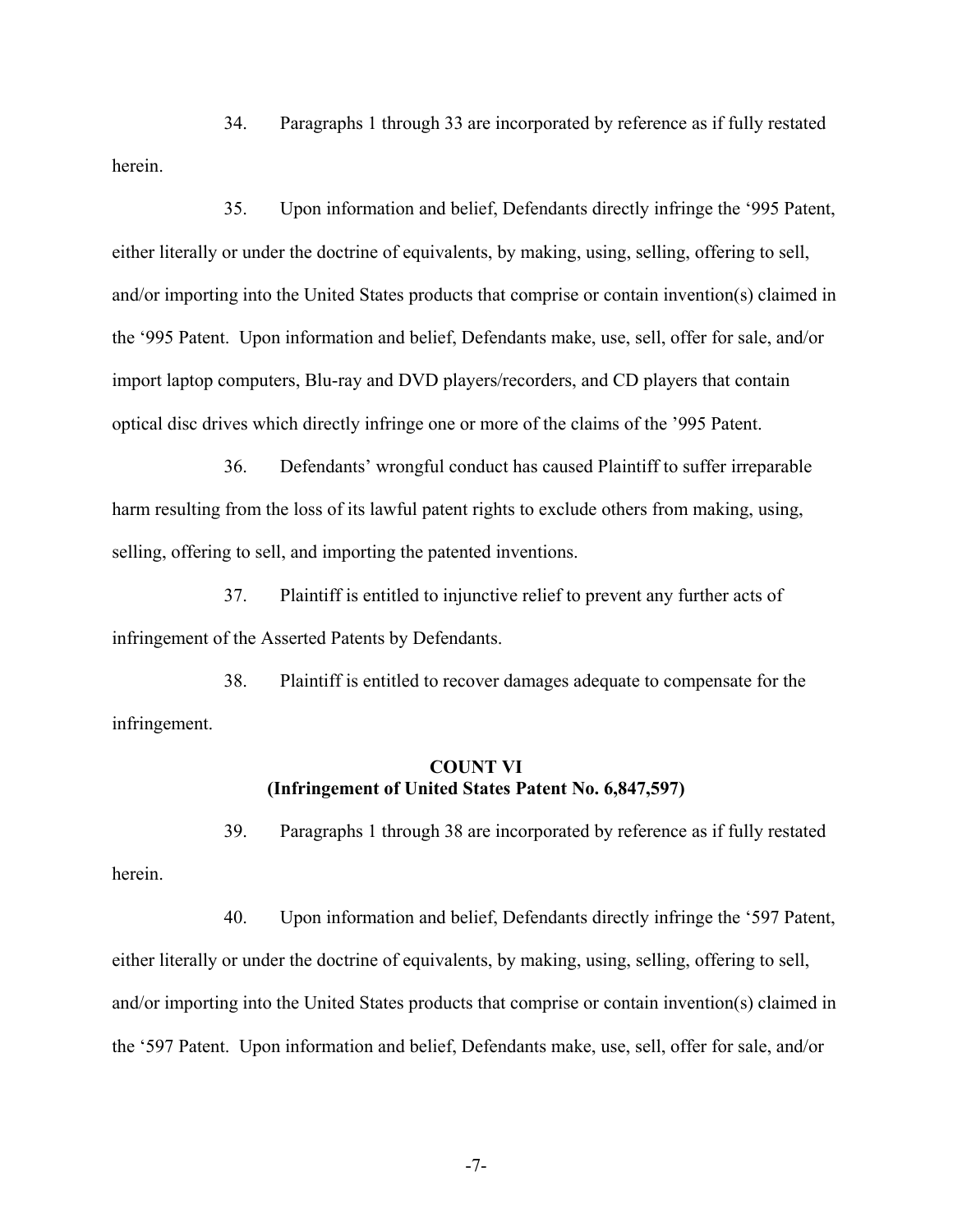import laptop computers, Blu-ray and DVD players/recorders, and CD players that contain optical disc drives which directly infringe one or more of the claims of the '597 Patent.

41. [Defendants'](#page-0-0) wrongful conduct has caused Plaintiff to suffer irreparable harm resulting from the loss of its lawful patent rights to exclude others from making, using, selling, offering to sell, and importing the patented inventions.

42. Plaintiff is entitled to injunctive relief to prevent any further acts of infringement of the Asserted Patents by [Defendants.](#page-0-0)

43. Plaintiff is entitled to recover damages adequate to compensate for the infringement.

# **COUNT VII (Infringement of United States Patent No. RE40,927)**

44. Paragraphs 1 through 43 are incorporated by reference as if fully restated herein.

45. Upon information and belief, [Defendants](#page-0-0) directly infringe the '927 Patent, either literally or under the doctrine of equivalents, by making, using, selling, offering to sell, and/or importing into the United States products that comprise or contain invention(s) claimed in the '927 Patent. Upon information and belief, Defendants make, use, sell, offer for sale, and/or import laptop computers, Blu-ray and DVD players/recorders, and CD players that contain optical disc drives which directly infringe one or more of the claims of the '927 Patent.

46. [Defendants'](#page-0-0) wrongful conduct has caused Plaintiff to suffer irreparable harm resulting from the loss of its lawful patent rights to exclude others from making, using, selling, offering to sell, and importing the patented inventions.

47. Plaintiff is entitled to injunctive relief to prevent any further acts of infringement of the Asserted Patents by [Defendants.](#page-0-0)

-8-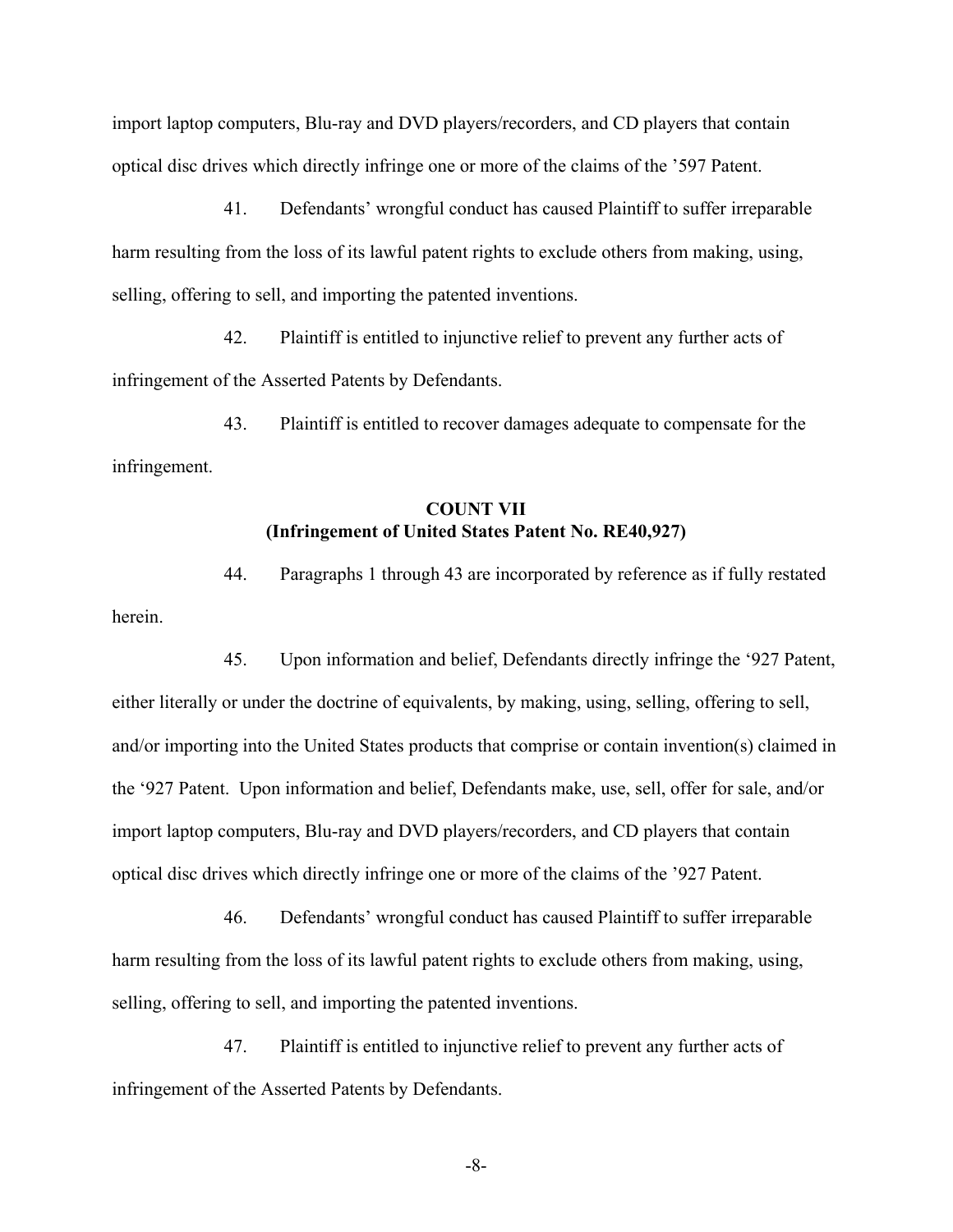48. Plaintiff is entitled to recover damages adequate to compensate for the infringement.

herein.

## **COUNT VIII (Infringement of United States Patent No. RE42,913)**

49. Paragraphs 1 through 48 are incorporated by reference as if fully restated

50. Upon information and belief, [Defendants](#page-0-0) directly infringe the '913 Patent, either literally or under the doctrine of equivalents, by making, using, selling, offering to sell, and/or importing into the United States products that comprise or contain invention(s) claimed in the '913 Patent. Upon information and belief, Defendants make, use, sell, offer for sale, and/or import laptop computers, Blu-ray and DVD players/recorders, and CD players that contain optical disc drives which directly infringe one or more of the claims of the '913 Patent.

51. [Defendants'](#page-0-0) wrongful conduct has caused Plaintiff to suffer irreparable harm resulting from the loss of its lawful patent rights to exclude others from making, using, selling, offering to sell, and importing the patented inventions.

52. Plaintiff is entitled to injunctive relief to prevent any further acts of infringement of the Asserted Patents by [Defendants.](#page-0-0)

53. Plaintiff is entitled to recover damages adequate to compensate for the infringement.

### **COUNT IX (Infringement of United States Patent No. RE43,681)**

54. Paragraphs 1 through 53 are incorporated by reference as if fully restated herein.

-9-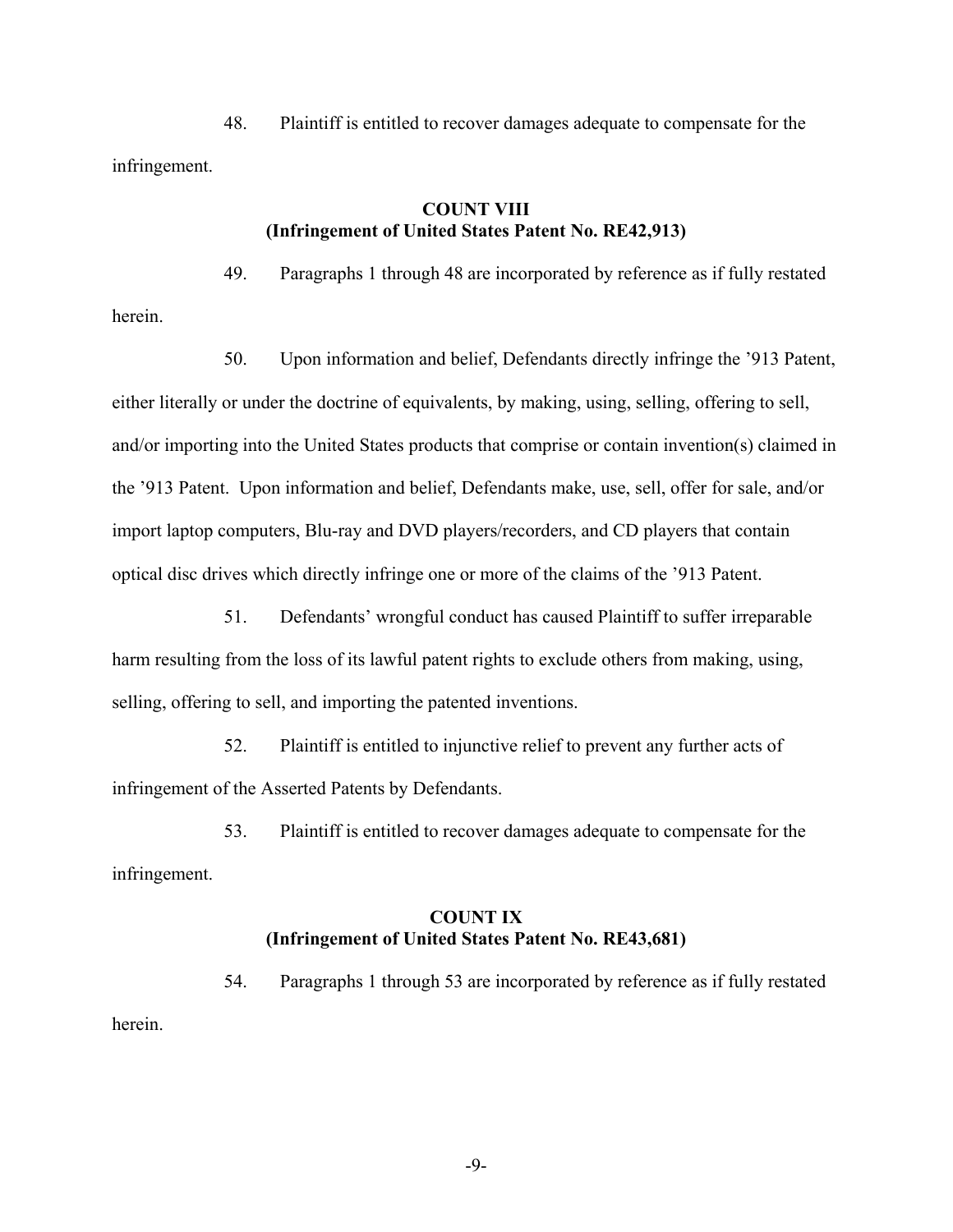55. Upon information and belief, [Defendants](#page-0-0) directly infringe the '681 Patent, either literally or under the doctrine of equivalents, by making, using, selling, offering to sell, and/or importing into the United States products that comprise or contain invention(s) claimed in the '681 Patent. Upon information and belief, Defendants make, use, sell, offer for sale, and/or import laptop computers, Blu-ray and DVD players/recorders, and CD players that contain optical disc drives which directly infringe one or more of the claims of the '681 Patent.

56. [Defendants'](#page-0-0) wrongful conduct has caused Plaintiff to suffer irreparable harm resulting from the loss of its lawful patent rights to exclude others from making, using, selling, offering to sell, and importing the patented inventions.

57. Plaintiff is entitled to injunctive relief to prevent any further acts of infringement of the Asserted Patents by [Defendants.](#page-0-0)

58. Plaintiff is entitled to recover damages adequate to compensate for the infringement.

**WHEREFORE**, Plaintiff prays for judgment against the [Defendants,](#page-0-0) granting Plaintiff the following relief:

A. That this Court adjudge and decree that [Defendants](#page-0-0) have infringed each of the Asserted Patents;

B. That this Court permanently enjoin [Defendants,](#page-0-0) and their parents, subsidiaries, affiliates, successors and assigns, and each of their officers, directors, employees, representatives, agents, attorneys and all persons acting in concert or active participation with, or on their behalf, or within their control, from making, using, selling, offering to sell, importing, or

-10-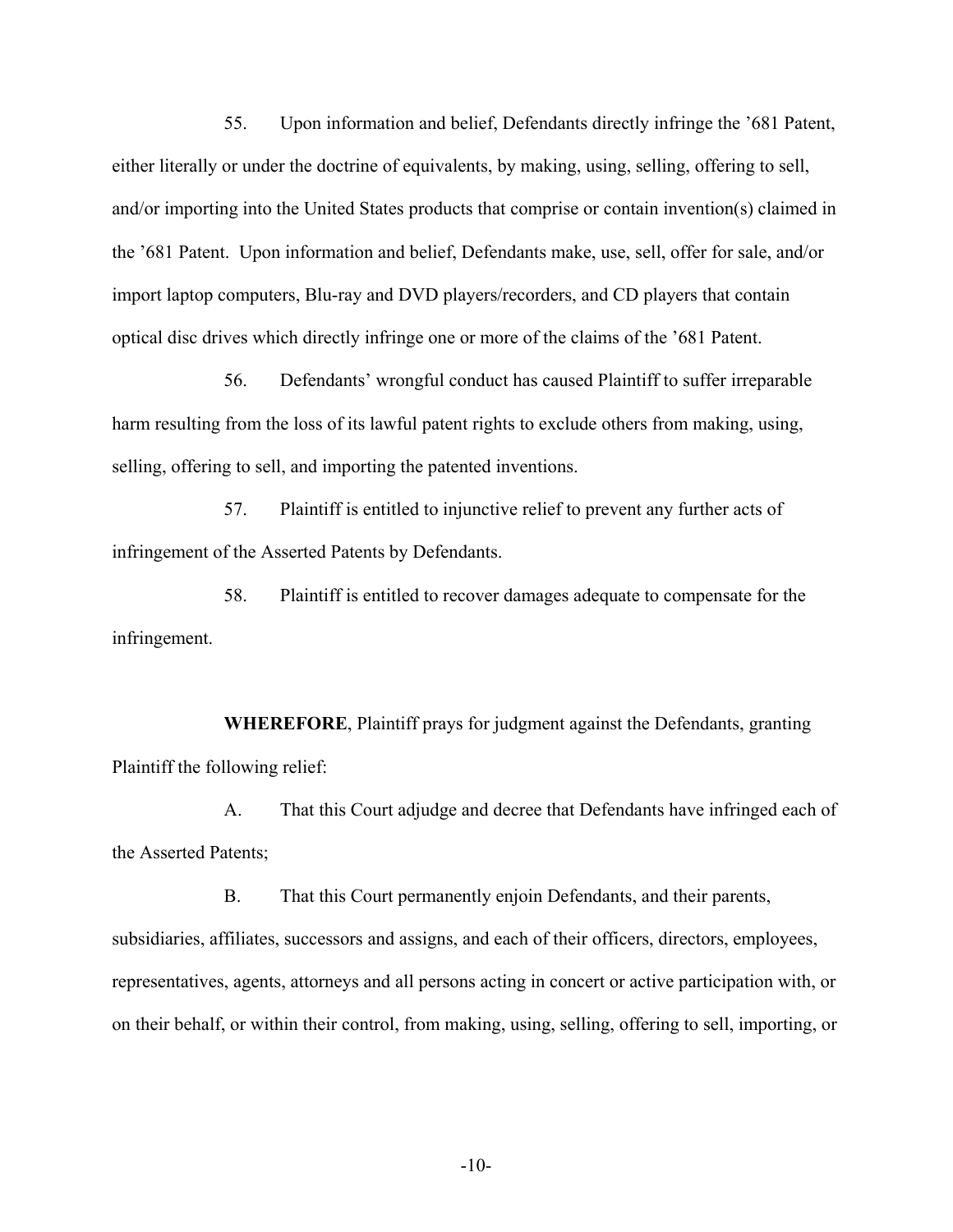advertising products that infringe any of the claims of the Asserted Patents, or otherwise engaging in acts of infringement of the Asserted Patents, all as alleged herein;

C. That this Court order an accounting, including a post-verdict accounting, to determine all damages and costs to be awarded Plaintiff as a result of [Defendants'](#page-0-0) infringement;

D. That this Court, pursuant to 35 U.S.C. § 284, enter an award to Plaintiff of such damages as it shall prove at trial against [Defendants](#page-0-0) that is adequate to compensate Plaintiff for said infringement; said damages to be no less than a reasonable royalty and costs;

E. That this Court assess pre-judgment interest and costs against [Defendants,](#page-0-0) together with an award of such interest and costs;

F. That this Court grant such other, further, and different relief as the Court may deem just and proper under the circumstances.